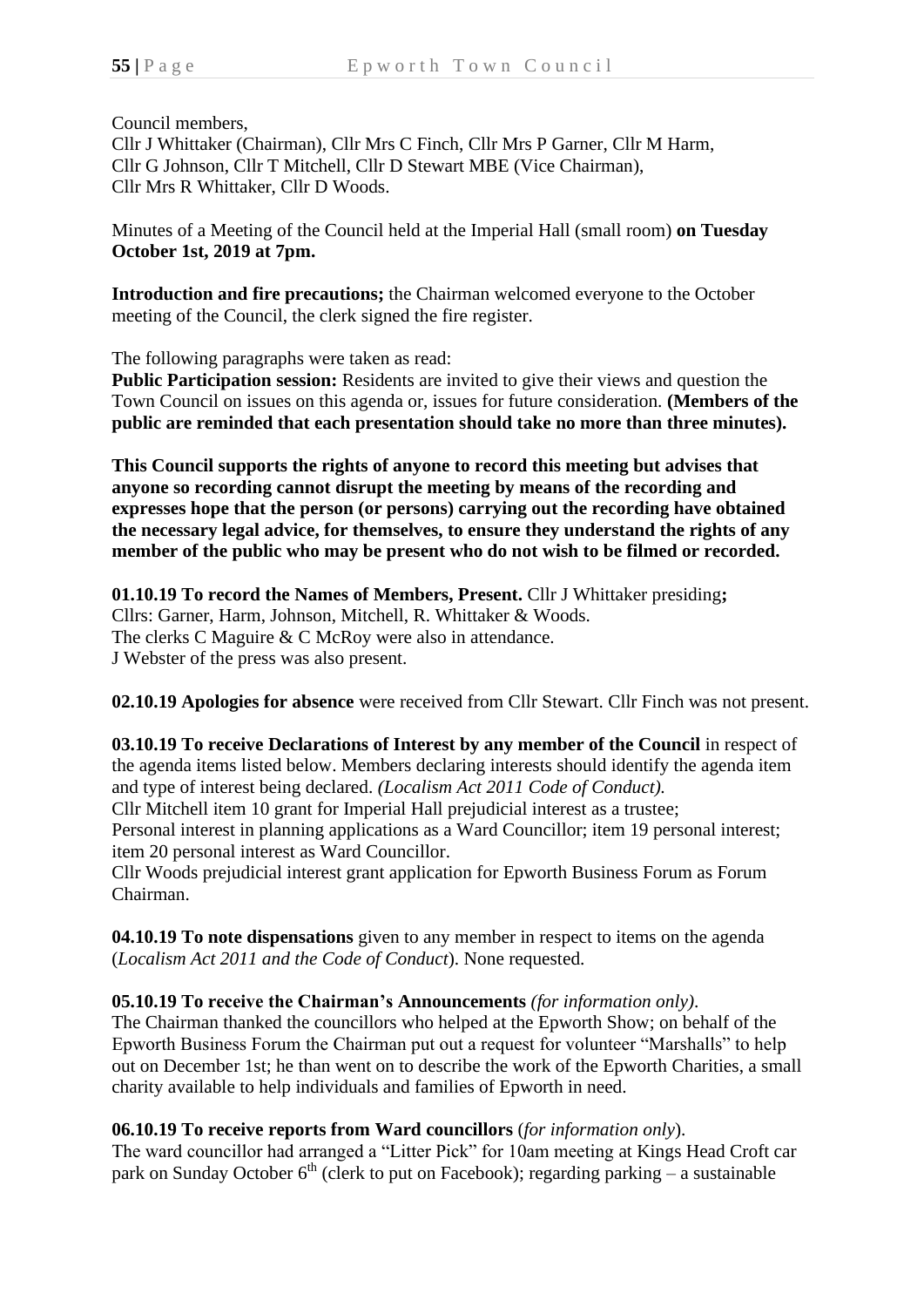long term solution was under discussion, in the meantime the approved parking bays would be marked on Albion Hill and the additional car park signage would be implemented. The village signs discussed by the Environment Committee would depict the Market Square with additional reference to the "Wesley family" and the "Mowbray" connection.

## **07.10.19 To receive the Clerk's Report** *(for information only).*

**Kings Head Croft CCTV & Lighting**; all works completed (silver post may be painted black by NLC) **Chapel of Rest – change of use**;

**Cemetery Memorial Inspection**: letters are still being sent out where grave owners can be identified; the Cemetery Committee/Council will have to consider what to do with the memorials found to be unstable where no family can be identified; where "unauthorised" works have been carried out or where those responsible have not accepted that work is required.

**Cemetery Lodge roof repairs**: Contractors have been on site checking and cleaning the guttering but have found problems with missing and damaged slates on the roof which may be the cause of the water ingress. Further investigation is scheduled when the "roofer" returns from holiday. **Kings Head Croft: hedge cutting & fence preservative** – quotations being collected for these works – agenda item

**Annual Return**; the clerk has responded to queries from PKF Littlejohn sending additional information as requested. The clerk is in the process of drawing up a letter of employment for the internal auditor in case the council is chosen as part of the 5% sample next year subject to an "in depth" audit that will include a copy of the letter of employment.

**Grant funding Epworth Colts**: cheque 104341 for £5000 sent September 4th, letter of thanks received and circulated.

Grant funding Epworth Christmas Lights: cheque 104343 sent September 4<sup>th</sup> for £1968, letter of thanks (email) received and circulated.

Grant funding British Legion Epworth Branch: cheque 104342 for £1000 sent September 4<sup>th</sup>, awaiting confirmation of receipt.

**Watering of hanging baskets**: the "letter of understanding" and the "fixed term contract" with employees for watering have both been concluded for this year with final salaries being paid this month. Mrs. Hodson does not wish to carry out the watering next season so the council will have to advertise for someone to carry out the watering next year. Baskets have been taken down, emptied and returned to Cemetery Lodge.

**Best Kept Village Competition**: email sent (September 4th, 2019) confirming attendees at the presentation to be Cllrs R & J Whittaker and Cllr Mitchell.

**Kings Head Croft wall repairs & removal of Cemetery shed:** Contractor currently on holiday works will be completed when he returns.

**Turbary Road**: clerk waiting for update letter from P Williams NLC; has contacted his office a couple of times but Mr. Williams has been on holiday. Provisional meeting date booked for Tuesday October 15th at the Imperial Hall, letter from NLC received to add to invitations to Turbary Road residents, clerks working on the letter. Having been sent an invoice NLC have paid Epworth Town Council 2 thousand pounds as a contribution for last year and this; which should enable the purchase of additional stone, immediate repairs and maintenance for the rest of this financial year. The contractor has been informed of the provisional meeting date and has been invited to attend.

**Community Champion Awards**: information prepared by Cllr R Whittaker, nomination papers forwarded to NLC by clerk on Tuesday September 24<sup>th</sup>

**East Riding Pension Fund**: the clerk has completed forms with amended contact details for Epworth Town Council, Cllr Harm as Chairman of Personnel Committee has been listed as the nominated contact.

**Pump for water container** re watering of planters: purchase order forwarded to P Haywood 27th August; receipt not yet obtained. Pump will be used year on year once purchased.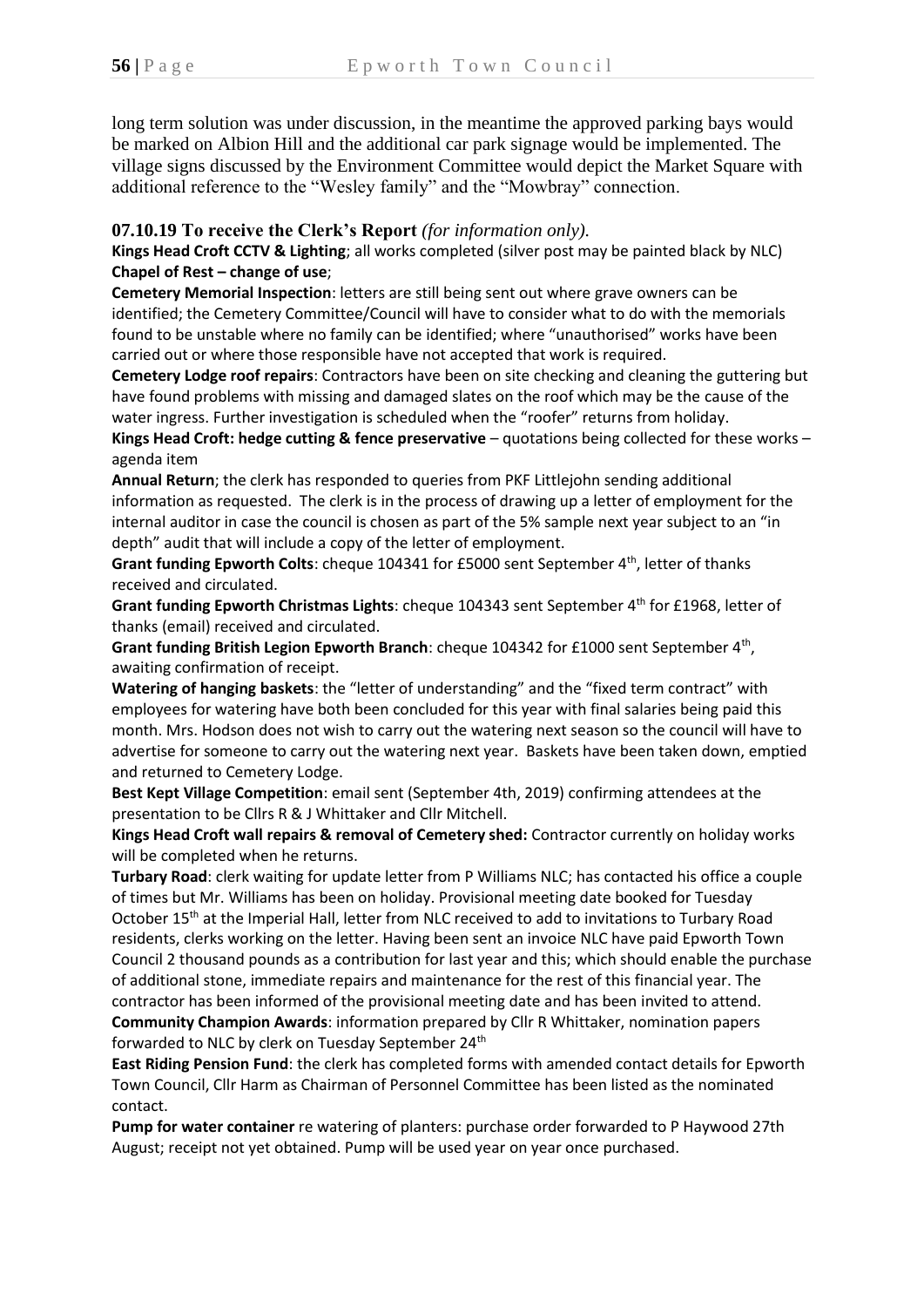**Financial information**: the clerk has added formula to the financial information sheet to avoid typing errors previously made.

**Cemetery buildings revaluation**: having received the figures from Grice & Hunter, these have been forwarded to the insurance company who have asked for a breakdown of the figures; email requesting this information sent to Grice & Hunter September 24<sup>th</sup>.

**Cemetery Rules & Regulations**: amended version added to website and placed on Cemetery notice board.

**Epworth Charities**: email sent September 4th, 2019 nominating Cllr J whittaker as the current Town Council representative. Mrs. D Janney is still within her term of office and will continue as a town council nominated member of the Charity. Mrs. E Wilson will be offered a co-option to the committee as her official term of office has ended.

**Epworth Cemetery**; the government Valuation Office has issued a notification for the revaluation of the Cemetery with questions relating to the number of burials annually and the area of land available. The clerk will work on the answers and will require a Cemetery Committee meeting to discuss this and other current issues. Time scale for answers requested.

**Planning application change of Use Chapel of Rest**: NLC Building Regulations have confirmed that no regulations are applicable if no more than 60 people attend a meeting; as no change of use disability accessible WC not required; however, "reasonable provision" should be made. Heating ca be used but must be portable and not fixed. Site visit only required if new fixed building work being considered. Must have a "Management Strategy" for the building which should include risk assessment for escape, emergencies etc. Document should cover every eventually, staff and facilities, fire safety provision and emergency lighting (which we have). Planning permission is still required. Clerk to complete and submit forms, no cost involved.

Good Councillors Guide: order sent off September 3<sup>rd</sup>, 2019, chased September 24<sup>th</sup> for progress; ERNLLCA has copies on order which will be forwarded in due course.

**New Financial Regulations**: new version to be adopted once the clerk has amended and cross referenced with the current document.

**Tree works applications**: clerk to complete NLC forms

**Office carpet cleaning**: after delayed and sporadic contact with one of the companies suggested we now have a provisional date set for the carpet cleaning.

The clerk added that Yorkshire Water had sent a letter of notification regarding "water pipe cleaning" in the Burnham Road area starting October  $7<sup>th</sup>$ ; that the main office computer had "crashed" repairs have been organized.

Proposed seconded and **RESOLVED** clerks report noted.

**08.10.19 To resolve Draft Minutes** of a Meeting of the Council held on Tuesday September 3rd, 2019 copies of which have been previously circulated, for approval and signature. Proposed by Cllr Mitchell seconded by Cllr Woods **RESOLVED** a true record and signed by the Chairman.

**09.10.19 To dispose of any business,** if any, remaining from the last meetings. No issues were raised.

**10.10.19 Finance Committee:** to receive DRAFT minutes of a committee meeting held on Wednesday September 25th at 7pm for approval and signature. Proposed by Cllr Johnson seconded by Cllr Mitchell **RESOLVED** a true record and signed by the Chairman.

**(a) Internal control:** to receive copy August bank statements, the August Receipts & Payments account sheet and the August budget sheet for approval and signature of the Chairman. Proposed by Cllr Mitchell seconded by Cllr Harm **RESOLVED** an accurate record and signed by the Chairman.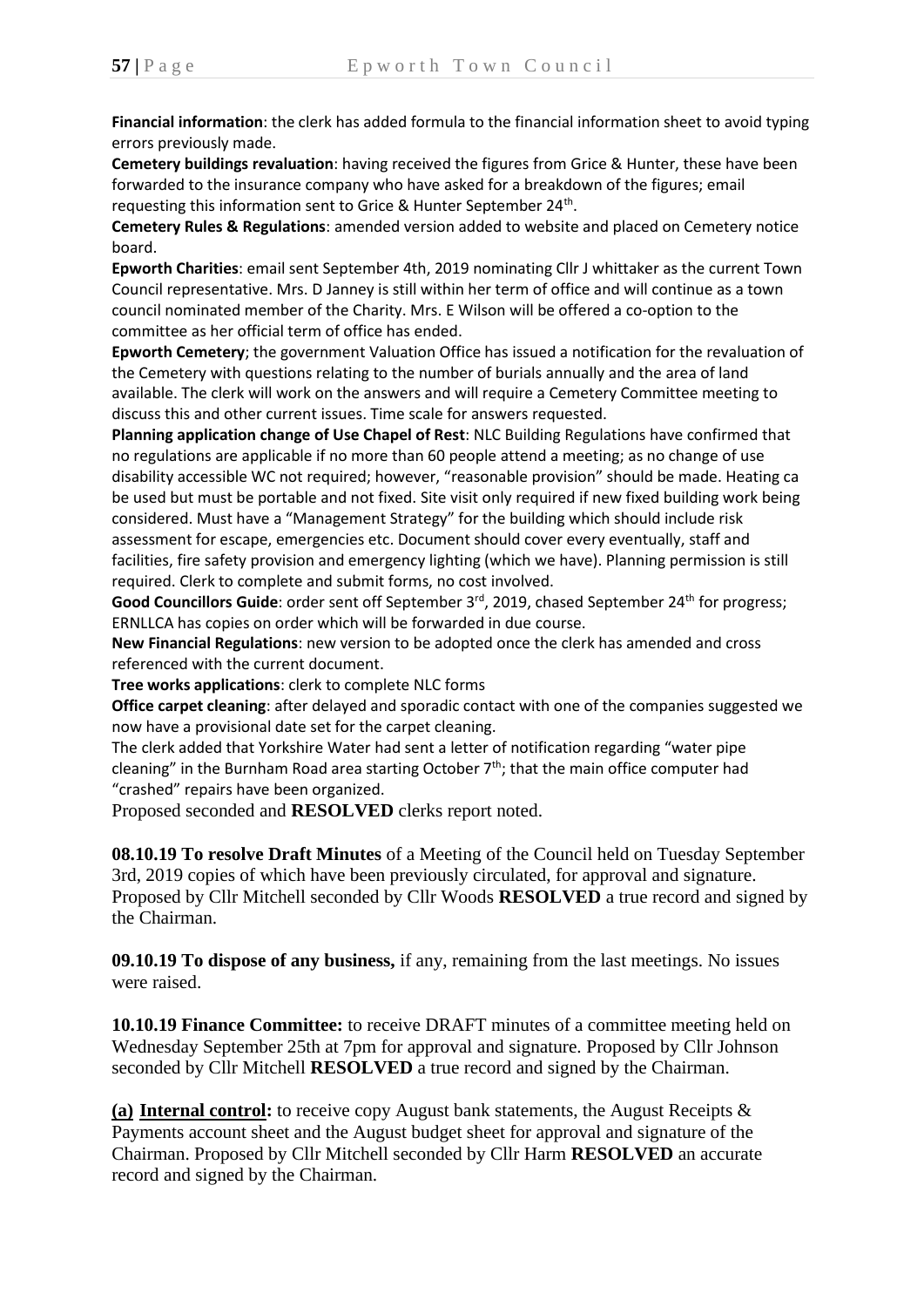*Having declared a prejudicial interest Cllr Mitchel left the meeting*.

**(b)** G**rant requests: Epworth Imperial Hall:** *Local Government Act 1972 sec* 

*133 Community Buildings:* Grant request £3975.00 (three thousand nine hundred and seventy-five pounds). **NOTE**: item discussed during September meeting but due to declaration of interests by Cllr Mitchell the meeting had been "inquorate", and the item deferred. Proposed by Cllr Woods seconded by Cllr R Whittaker and **RESOLVED** to grant fund £3975.00 (three thousand nine hundred and seventy-five pounds)

*Cllr Mitchell returned to the meeting. Having declared a prejudicial interest Cllr Woods left the meeting.*

**(c)** E**pworth Business Forum**: Local Government Act 1972 section 137 grant request 500.00 (five hundred pounds). Proposed by Cllr R Whittaker seconded by Cllr Mitchell **RESOLVED** £500.00 (five hundred pounds)

*Cllr Woods returned to the meeting.*

#### **(d) Committee recommendations**:

To transfer (£30,000 thirty thousand pounds from the current account to the Business Money Manager Account) – no banking costs for the transfer. Proposed by Cllr Harm seconded by Cllr Woods and **RESOLVED.**

#### **11.10.19 Internal Control: To receive information regarding payments on the Financial**

**Statements (***such as direct debits and credit payments*) approved by the Town Clerk since the last meeting of the Town Council, under powers granted by the Local Government Act 1972 s101 and in accordance with Council Policy.

| <b>NOTE:</b> banking dates are approximate and may vary from those listed: |  |
|----------------------------------------------------------------------------|--|
|----------------------------------------------------------------------------|--|

|          | <b>Receipts</b>                    |                        | <b>Net</b> | Vat | total     |
|----------|------------------------------------|------------------------|------------|-----|-----------|
| 03.09.19 | North Lincolnshire                 | <b>Turbary Road</b>    | £2,000.00  |     | £2,000.00 |
|          | Council                            | contributions          |            |     |           |
|          |                                    |                        |            |     | £0.00     |
|          |                                    |                        |            |     | £0.00     |
|          |                                    |                        |            |     | £0.00     |
|          |                                    |                        |            |     | £0.00     |
|          |                                    |                        |            |     | £0.00     |
|          | <b>Cheques paid</b>                |                        | <b>Net</b> | Vat | Total     |
| 104341   | <b>Epworth Colts</b>               | LGA 1976 sec 19 grant  | £5,000.00  |     | £5,000.00 |
| 104341   | <b>British Legion Epworth</b>      | Section 137 grant      | £1,000.00  |     | £1,000.00 |
| 104343   | <b>Epworth Christmas</b><br>Lights | LGA 1972 sec 144 grant | £1,968.00  |     | £1,968.00 |
|          |                                    |                        |            |     | £0.00     |
|          |                                    |                        |            |     | £0.00     |
|          |                                    |                        |            |     | £0.00     |
|          |                                    |                        |            |     | £0.00     |
|          | <b>Cancelled cheques</b>           |                        |            |     |           |
|          |                                    |                        |            |     |           |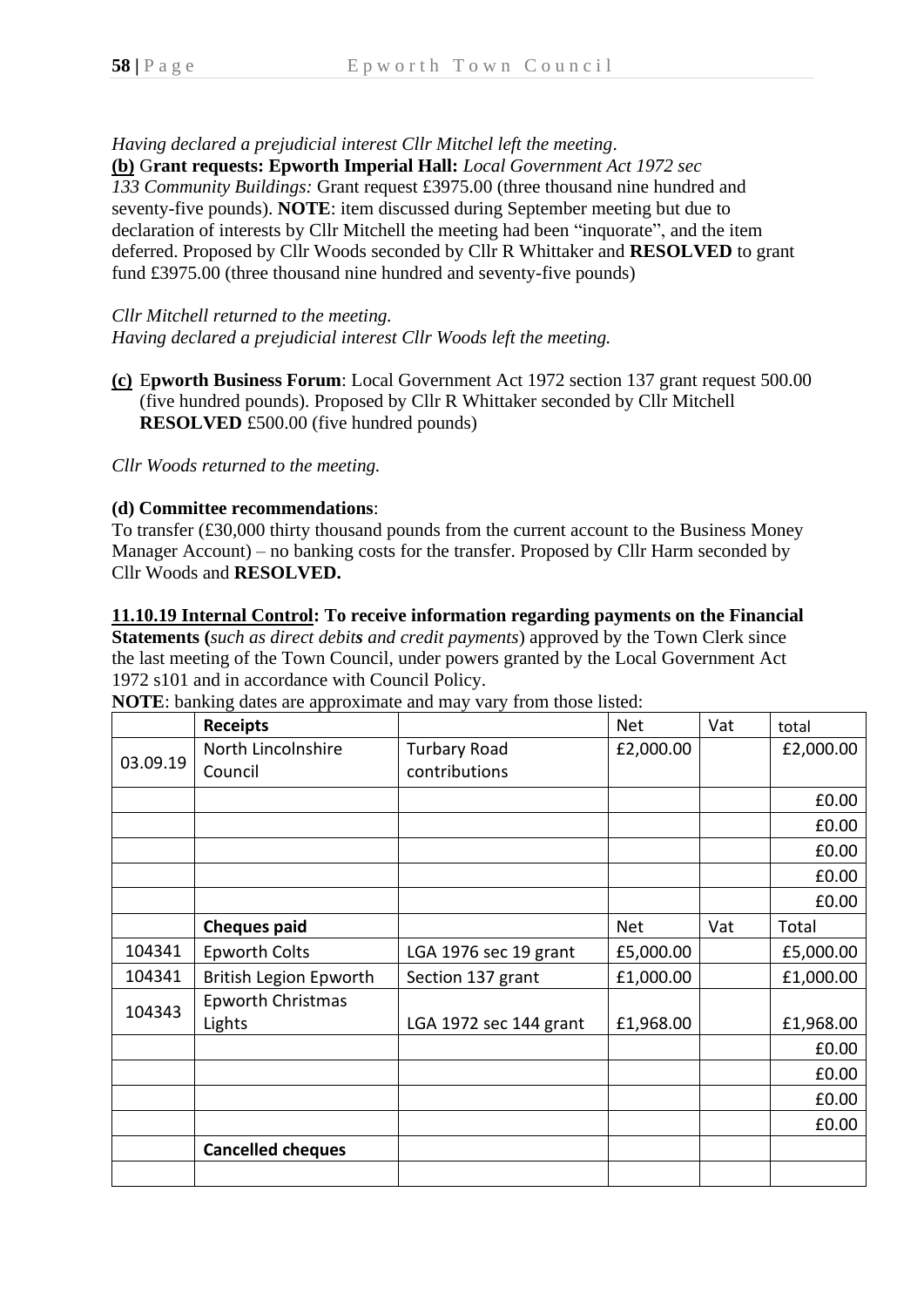|          | <b>DD</b> payments |                      | <b>Net</b> | Vat    | total   |
|----------|--------------------|----------------------|------------|--------|---------|
|          |                    |                      |            |        | £0.00   |
| 04.09.19 | Malwarebytes       | computer protection  | £79.31     | £15.86 | £95.17  |
| 05.09.19 |                    | computer package 2   |            |        |         |
|          | Microsoft          | units                | £112.80    | £22.56 | £135.36 |
| 13.09.19 | Yorkshire Water    | final payment        | £0.22      |        | £0.22   |
| 22.09.19 | <b>HSBC</b>        | <b>Bank charges</b>  | £36.94     |        | £36.94  |
| 26.09.19 | Everflow water     | Cemetery water       | £8.57      |        | £8.57   |
| 01.10.10 | North Lincolnshire |                      |            |        |         |
|          | Council            | Cemetery trade waste | £21.60     |        | £21.60  |
| 01.10.19 | North Lincolnshire |                      |            |        |         |
|          | Council            | Cemetery rates       | £53.00     |        | £53.00  |
| 03.10.19 | ВT                 | Telephone internet   | £76.53     | £15.30 | £91.83  |
| 29.10.19 | <b>Siemens</b>     | Photocopier Lease    | £182.59    | £36.51 | £219.10 |
| 26.09.19 | O <sub>2</sub>     | Mobile phone charges | £18.58     | £3.72  | £22.30  |

Proposed by Cllr Mitchell seconded by Cllr Harm and **RESOLVED** financial information noted.

## **12.10.19 Internal control: To resolve October cheques for payment** as presented

on the following schedule *(Local Government Act 1972 as amended).*

|        |                          |                          | <b>Net</b> | <b>VAT</b> | Total     |
|--------|--------------------------|--------------------------|------------|------------|-----------|
| 104344 | North Lincolnshire       | KHC litter picking &     |            |            |           |
|        | Council                  | playground inspection    | £2,526.00  | £505.20    | £3,031.20 |
| 104345 | Videcom                  | <b>KHC CCTV</b>          | £1,900.00  | £380.00    | £2,280.00 |
| 104346 |                          | computer programming     |            |            |           |
|        | <b>BRStech</b>           | & upgrading              | £270.00    | £54.00     | £324.00   |
| 104347 | A Fotherby               | Petrol for mowers        | £20.93     | £4.19      | £25.12    |
| 104348 | C Maguire                | 24 x 1st class stamps    | £16.80     |            | £16.80    |
| 104349 | Epworth Imperial Hall    | room hire September 3rd  | £22.50     |            | £22.50    |
| 104350 | PKF Littlejohn LLP       | <b>External Audit</b>    | £300.00    | £60.00     | £360.00   |
| 104351 |                          | Maintenance Turbary      |            |            |           |
|        | <b>APS Movements Ltd</b> | May19                    | £500.00    | £100.00    | £600.00   |
|        |                          |                          |            |            | £0.00     |
|        |                          |                          |            |            | £0.00     |
|        |                          | <b>Total cheques for</b> |            |            |           |
|        |                          | payment                  |            |            | £5,677.12 |

Proposed by Cllr Harm seconded by Cllr Mitchell and **RESOLVED** to sign cheques as presented.

**13.10.19 Planning** (Town & Country Planning Act 1990 as amended**)**

**(a) To resolve PA/2019/1514** planning application to erect a detached bungalow and Garage

Site location: 26 Rectory Street, Epworth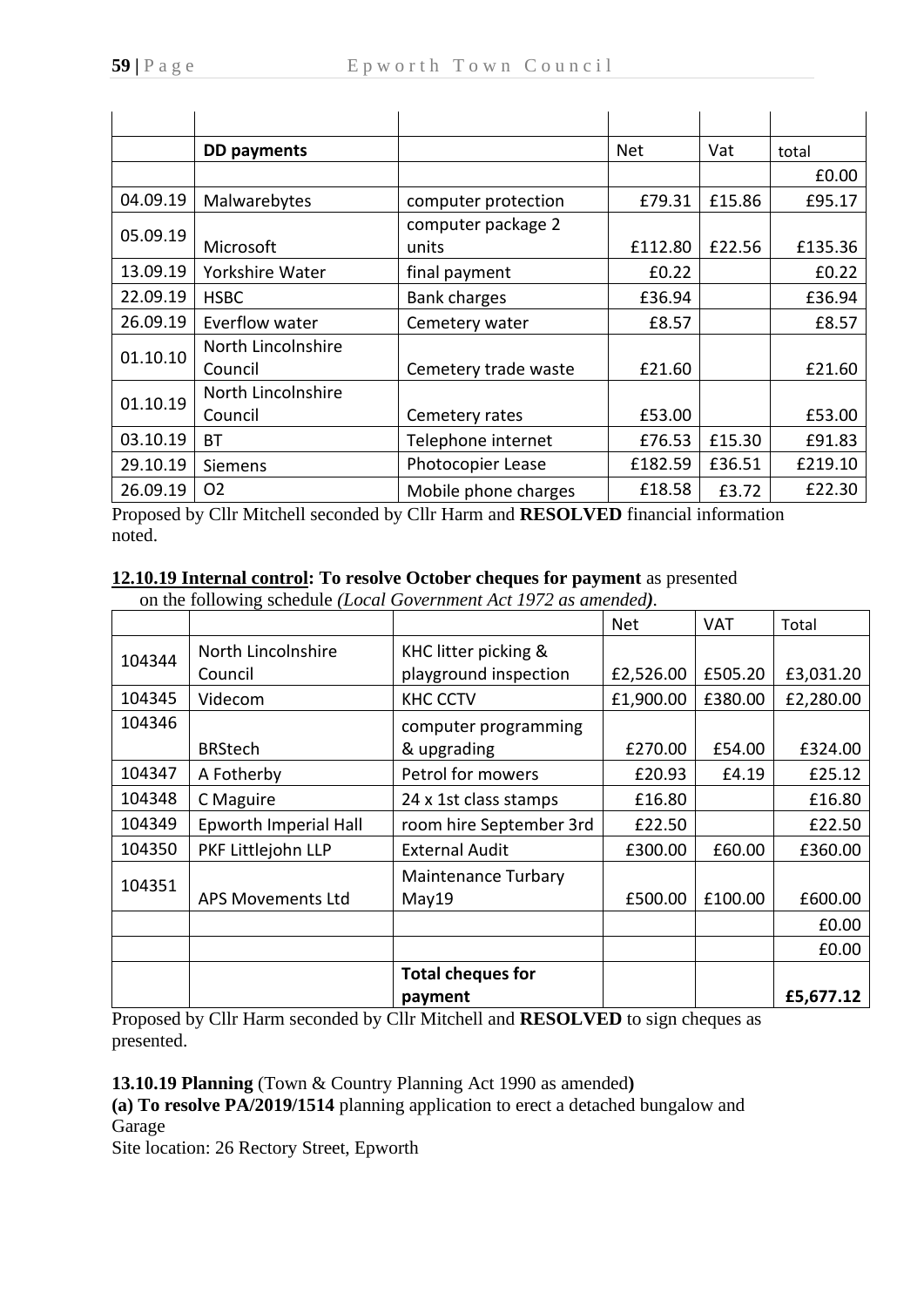Proposed by Cllr Johnson seconded by Cllr Harm and **RESOLVED**: Epworth Town Council is concerned that this is a retrospective application as building works are underway, and, has concerns about the site security as there is no safety fencing and the noise, dust and antisocial working hours are causing concern to neighbours.

*Cllr Mitchell declared that he had been lobbied on this application.*

**(b) To resolve PA/2019/1481** planning permission to install mobile home as temporary agricultural workers dwelling

Site location: land North of Stecking Drain, off West End Road, Epworth Proposed by Cllr Harm seconded by Cllr R Whittaker and **RESOLVED**: Epworth Town Council objects to this application on the grounds that it is outside the current defined settlement limit and located in an unsustainable location contrary to RD2, CS2 and CS3 of the Local Plan, Core Strategy and the NPPF.

**(c) To resolve PA/2019/1589** planning permission for change of use of mill to residential (use class 1) Site location: Maws Mill, Belton Road, Epworth Proposed by Cllr Harm seconded by Cllr Woods and **RESOLVE**D no observations.

**(d) To resolve PA/2019/1603** Listed building consent to carry out alterations to mill to form a dwelling Site location: Maws Mill Proposed by Cllr Harm seconded by Cllr Woods and **RESOLVED**: No observations.

**14.10.19 Annual Return:** to receive the "completion of the limited assurance review for the year ended 31st March 2019" and associated paperwork for resolution and action. Proposed by Cllr Harm seconded by Cllr R Whittaker to note the information and refer the item to the Finance Committee **RESOLVED**.

**15.10.19 Kings Head Croft:** to resolve to refit the replacement picnic benches. The clerk reported that the concrete/wooden picnic bench now needed to be replace: proposed by Cllr Harm seconded by Cllr Woods and **RESOLVED** to replace the wooden bench with one of the new benches and place the second new bench on the existing base to the left of the play equipment on the grassed area. The clerk has an existing purchase order to James Smith Construction for the installation and would contact them to install the picnic benches.

**16.10.19 Remembrance Day 2019:** to discuss and resolve arrangements to fit large poppies to brackets in the High Street and to resolve the position (temporary or otherwise) for the standing soldier. Proposed by Cllr Mitchell seconded by Cllr Harm and **RESOLVED** to place the large poppies on the hanging basket brackets as last year and place the silent soldier at the Church as last year. All to be in place (by Councillors and volunteers) for one week either side of Sunday November 9th.

**17.10.19 Epworth ECHO:** to receive a DRAFT copy for amendment/correction and approval and publication. The Assistant Clerk was thanked for her work on the production of the ECHO. With minor amendments and additions, the ECHO was proposed by Cllr J Whittaker seconded by Cllr Harm and **RESOLVED** for publication.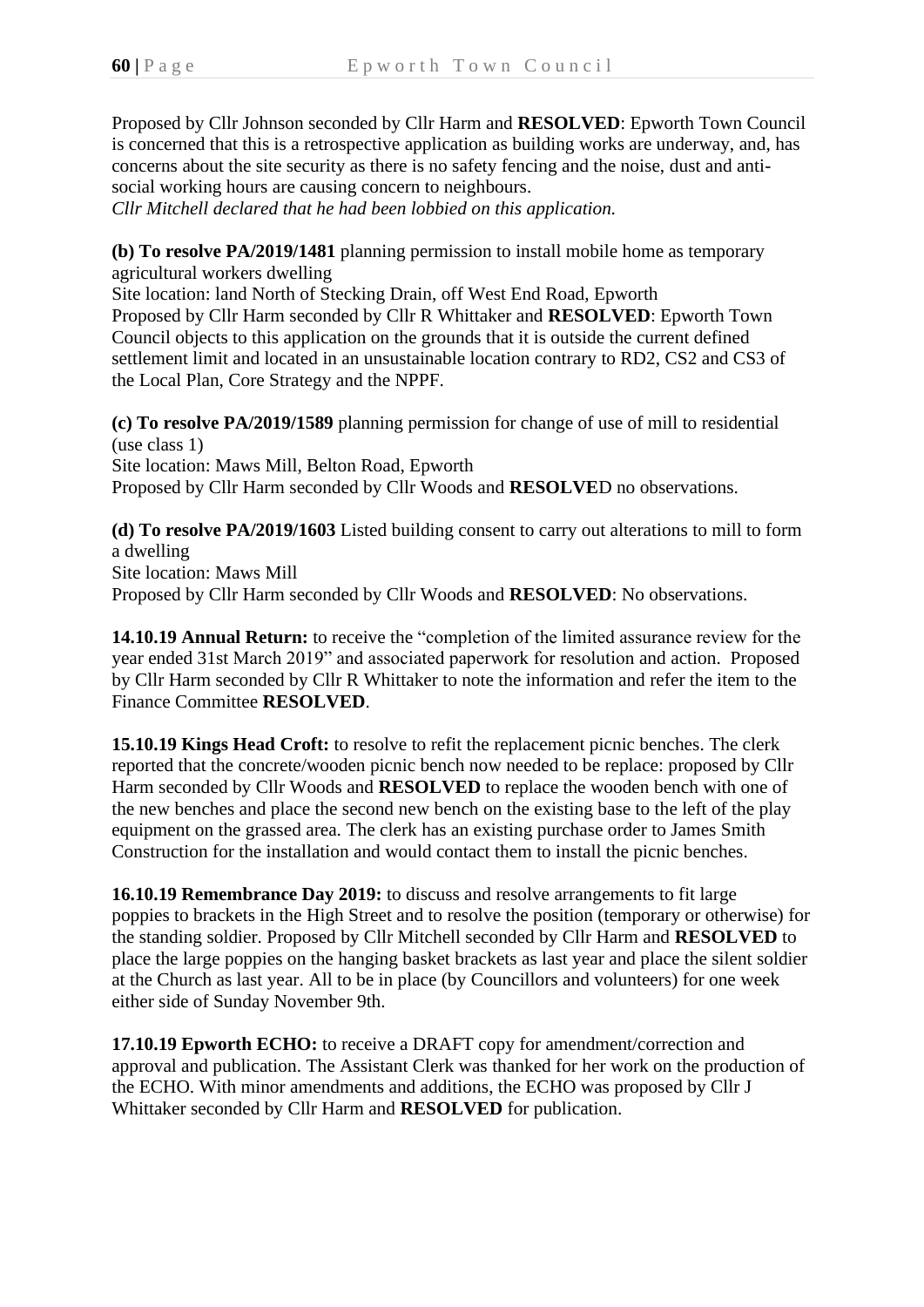**18.10.19 Humber & Wolds Rural Action**: to receive a request for annual membership and subscription. Proposed by Cllr Harm seconded by Cllr R Whittaker and **RESOLVED** to pay the £25.00 (twenty-five pounds) subscription.

**19.10.19 Community Speed-watch**: to receive an email from a resident and determine the way forward. The clerk advised that she had received the contact details for two volunteers; proposed by Cllr Harm seconded by Cllr Woods and **RESOLVED** that the Council would register for the scheme and the clerk would liaise with the volunteers.

**20.10.19 Woodlands Trust – tree planting**: to receive information and determine the way forward. Proposed by Cllr Harm, seconded by Cllr Johnson **RESOLVED** item to be discussed by the Environment Committee.

**21.10.19 ERNLLCA**: to resolve delegates (if any) to attend the annual conference on Friday November 15th in Hull. Opportunity to attend offered to all councilors, **RESOLVED** contact the clerk if interested.

**22.10.19 Office administration**: to discuss and resolve the addition of a new email address [assistantclerk@epworthtowncouncil.com](mailto:assistantclerk@epworthtowncouncil.com) at a cost of £3.30 per month. Proposed by Cllr Harm, seconded by Cllr Mitchell **RESOLVED**.

**23.10.19 Office Laminator**: to discuss and resolve the purchase of an office laminator and pouches. Proposed by Cllr Harm, seconded by Cllr Woods **RESOLVED** to purchase an A3 Laminator and pouches (maximum cost £50.00)

**24.10.19 NALC/ERNLLCA**: to receive a copy of the information on the "independent audit review" and to resolve whether or not to make a response. Proposed by Cllr Harm, seconded by Cllr Johnson **RESOLVED** noted.

**25.10.19 Premises License**: Licensing Act 2003 – Application for the variation of a premises license – Notice "Epworth News 28-30 High Street. **Item withdrawn**.

**26.10.19 Personnel Committee**: to nominate a 4th member to the personnel committee. **RESOLVED** Cllr Garner to become the 4<sup>th</sup> committee member.

**27.10.19 Correspondence:** to note list *(for information only pages 53 & 54 attached).* Proposed by Cllr Mitchell seconded by Cllr Harm **RESOLVED** correspondence noted.

**28.10.19 To list**: items for Facebook. Litter picking Sunday October 6th, information on Epworth Charities; "marshalls" for December 1st.

**29.10.19 Questions to the Chairman:** *(Items of immediate urgency that must be acknowledged before the next meeting and have not been included on the Agenda*)*.* No issues were raised.

**30.10.19 To confirm the date and time of the next monthly meeting as** *(Tuesday November 5th,2019).* **RESOLVED**.

**31.10.19** *In view of the confidential nature of the business concerning members of staff or legal issues about to be transacted, it is advisable and in the public interest that the press*